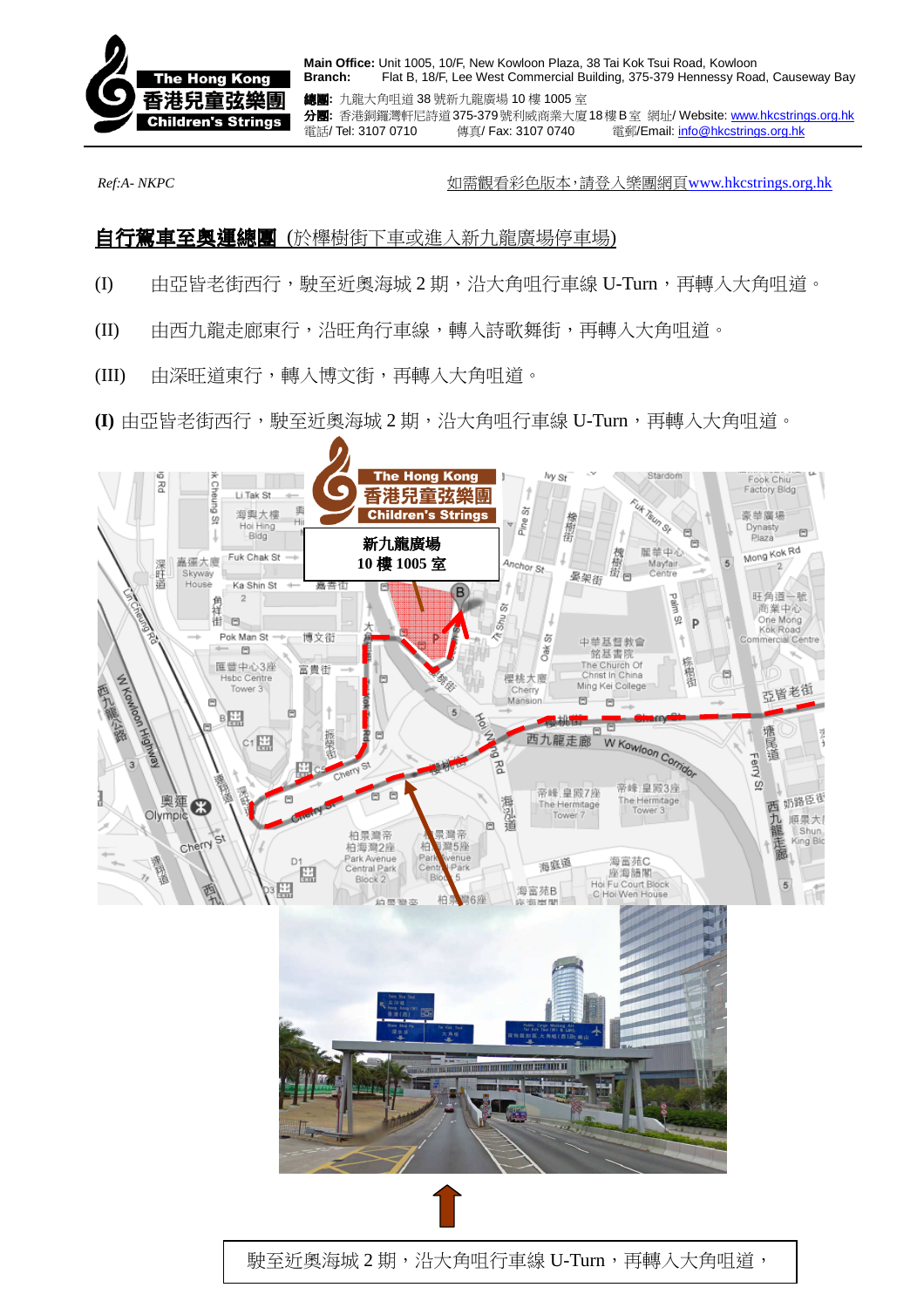

**Main Office:** Unit 1005, 10/F, New Kowloon Plaza, 38 Tai Kok Tsui Road, Kowloon **Branch:** Flat B, 18/F, Lee West Commercial Building, 375-379 Hennessy Road, Causeway Bay

總團**:** 九龍大角咀道 38 號新九龍廣場 10 樓 1005 室 分團**:** 香港銅鑼灣軒尼詩道375-379號利威商業大廈18樓B室 網址/ Website: www.hkcstrings.org.hk 電話/ Tel: 3107 0710 傳真/ Fax: 3107 0740 電郵/Email: info@hkcstrings.org.hk

## **(II)** 由西九龍走廊東行,沿旺角行車線,轉入詩歌舞街,再轉入大角咀道。